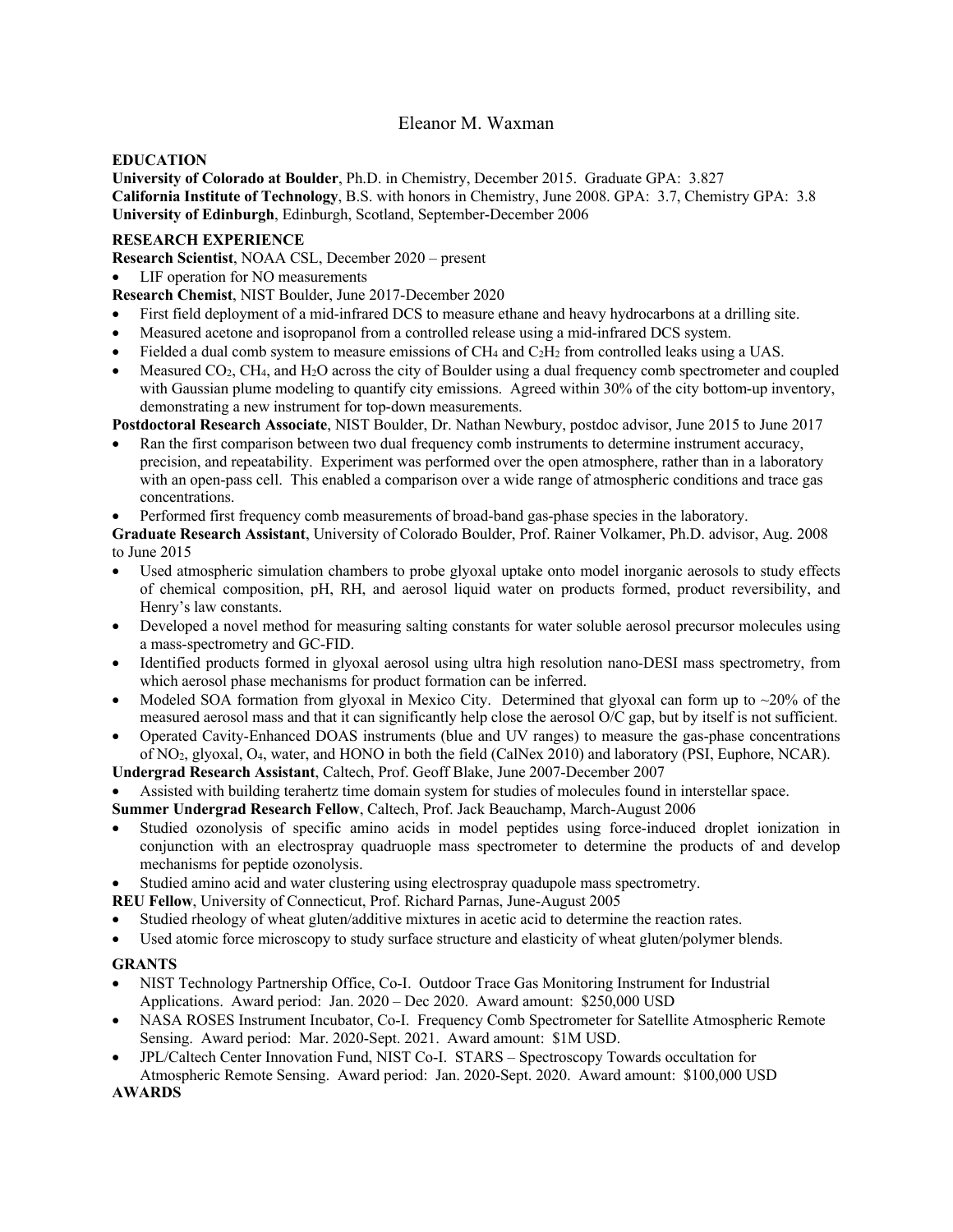- DOC Gold Award (shared) for spectroscopy, November 2020
- CO-Labs Governor's Award for High Impact Research, November 2019
- National Research Council Postdoctoral Research Fellowship, February 2015
- CIRES Graduate Research Fellowship, Fall 2014
- Graduate Teaching Award for General Chemistry, Fall 2008, Fall 2013
- Graduate Teaching Award for Analytical Chemistry, Spring 2009, Spring 2013
- NSF Graduate Research Fellowship*,* September 2009
- CU Department of Chemistry and Biochemistry Fellowship, August 2008

### **PUBLICATIONS**

Estimating vehicle carbon dioxide emissions from Boulder, Colorado using horizontal path-integrated column measurements. E.M. Waxman, K.C. Cossel, F.R. Giorgetta, G.-W. Truong, W.C. Swann, I. Coddington, N.R. Newbury (2019), *Atmos. Chem. Phys.,* 19, 4177-4192, https://doi.org/10.5194/acp-19-4177-2019.

Mid-infrared dual-comb spectroscopy of volatile organic compounds across long open-air paths. G. Ycas, F.R. Giorgetta, K.C. Cossel, E.M. Waxman, E. Baumann, N.R. Newbury, I. Coddington (2019), *Optica*, 6, 165-168, https://doi.org/10.1364/OPTICA.6.000165.

Broadband coherent cavity-enhanced dual comb spectroscopy. N. Hoghooghi, R.J. Wright, W.C. Swann, E.M. Waxman, I. Coddington, G.B. Rieker (2019), *Optica*, 6, 28-33, https://doi.org/10.1364/OPTICA.6.000028*.*

Real-time liquid-phase organic reaction monitoring with mid-infrared dual frequency comb attenuated total reflectance spectroscopy. D.I. Herman, E.M. Waxman, G. Ycas, F.R. Giorgetta, N.R. Newbury, I.R. Coddington (2019), *J. Mol. Spec.*, 356, 39-45, https://doi.org/10.1016/j.jms.2019.01.001.

Intercomparison of open-path trace gas measurements with two dual-frequency-comb spectrometers. E.M. Waxman, K.C. Cossel, G.-W. Truong, F.R. Giorgetta, W.C. Swann, S. Coburn, R.J. Wright, G.B. Rieker, I. Coddington, N.R. Newbury (2017), *Atmos. Meas. Tech.*, 10, 3295-3311, https://doi.org/10.5194/amt-10-3295-2017.

Open-path dual-comb spectroscopy to an airborne retroreflector. K.C. Cossel, E.M. Waxman, F.R. Giorgetta, M. Cermak, I.R. Coddington, D. Hesselius, S. Ruben, W.C. Swann, G.-W. Truong, G.B. Rieker, N.R. Newbury (2017), *Optica*, 4, 724-728, https://doi.org/10.1364/OPTICA.4.000724.

Can COSMOthermX Predict a Salting in Effect? M. Toivola, N. Prisle, J. Elm, E. Waxman, R. Volkamer, T. Kurtén. (2017), *J. Phys. Chem. A*, 121 (33) 6288-6295, doi:10.1021/acs.jpca.7b04847.

Potential of aerosol liquid water to facilitate organic aerosol formation: assessing knowledge gas about precursors and partitioning. N. Sareen, E.M. Waxman, B.J. Turpin, R. Volkamer, A.G. Carlton (2017), *Environ. Sci. Technol.*, 51 (6), 3327- 3335, 2017. doi: 10.1021/acs.est.6b04540.

Gas-phase broadband spectroscopy using active sources: Progress, status, and applications. K.C. Cossel, E.M. Waxman, G.A. Blake, I.A. Finneran, J. Ye, N.R. Newbury (2017), *J. Opt. Soc. Am. B*, 34, 104-129, https://doi.org/10.1364/JOSAB.34.000104.

Fieldable dual-comb spectrometer for high-precision near-infrared spectroscopy spanning 44 THz. G.W. Truong, E.M. Waxman, K.C. Cossel, E. Baumann, A.M. Klose, F.R. Giorgetta, W.C. Swann, N.R. Newbury, I.R. Coddington (2016), *Optics Express*, 24, 30495-30504, http://dx.doi.org/10.1364/OE.24.030495.

Measurements of Hydroxyl and Hydroperoxy Radicals during CalNex-LA: Model Comparisons and Radical Budgets. S. Griffith, R. Hansen, S. Dusanter, V. Michoud, J. Gilman, W. Kuster, P. Veres, M. Graus, J. de Gouw, J. Roberts, C. Young, R. Washenfelder, S.S. Brown, R. Thalman, E. Waxman, R. Volkamer, C. Tsai, J. Stutz, J. Flynn, N. Grossberg, B. Lefer, S. Alvarez, B. Rappenglueck, L. Mielke, H. Osthoff, and P.S. Stevens (2016), *J. Geophys. Res. – Atmos.*, 121, 4211-4232, doi: 10.1002/2015JD024358.

Modeling the weekly cycle of  $NO<sub>x</sub>$  and CO emissions and their impacts on  $O<sub>3</sub>$  in the Los Angeles-South Coast Air Basin during the CalNex 2010 field campaign. S.W. Kim, B. McDonald, S. Baidar, S S. Brown, W.P. Dube, R. Ferrare, G. Frost, R. Harley, J.S. Holloway, H.J. Lee, S. McKeen, J. Neuman, J. Nowak, H. Oetjen, I. Ortega, I. Pollack, J. Robert, T. Ryerson, A. Scarino, C. Senff, R. Thalman, M. Trainer, R. Volkamer, N. Wagner, R. Washenfelder, E. Waxman, C. Young (2016), *J. Geophys. Res. Atmos.*, 121, 1340-1360, doi: 10.1002/2015JD024292

Glyoxal and Methyl Glyoxal Setschenow Salting Constants in Sulfate, Nitrate, and Chloride Solutions: Measurements and Gibbs Energies. E.M. Waxman, J. Elm, T. Kurten, K. Mikklesen, P. Ziemann, R. Volkamer, (2015), *Environ. Sci. Technol.*, 49, 11500- 11508. doi: 10.1021/acs.est.5b02782

Measurements of the absorption cross section of <sup>13</sup>CHO<sup>13</sup>CHO at visible wavelengths and application to DOAS retrievals. N.R. Goss, E.M. Waxman, S.C. Coburn, T.K. Koenig, R. Thalman, J. Dommen, J.W. Hannigan, G.S. Tyndall, and R. Volkamer (2015), *J. Phys. Chem. A Mario Molina Festschrift.*, 19, 4651-4657. doi: 10.1021/jp511357s.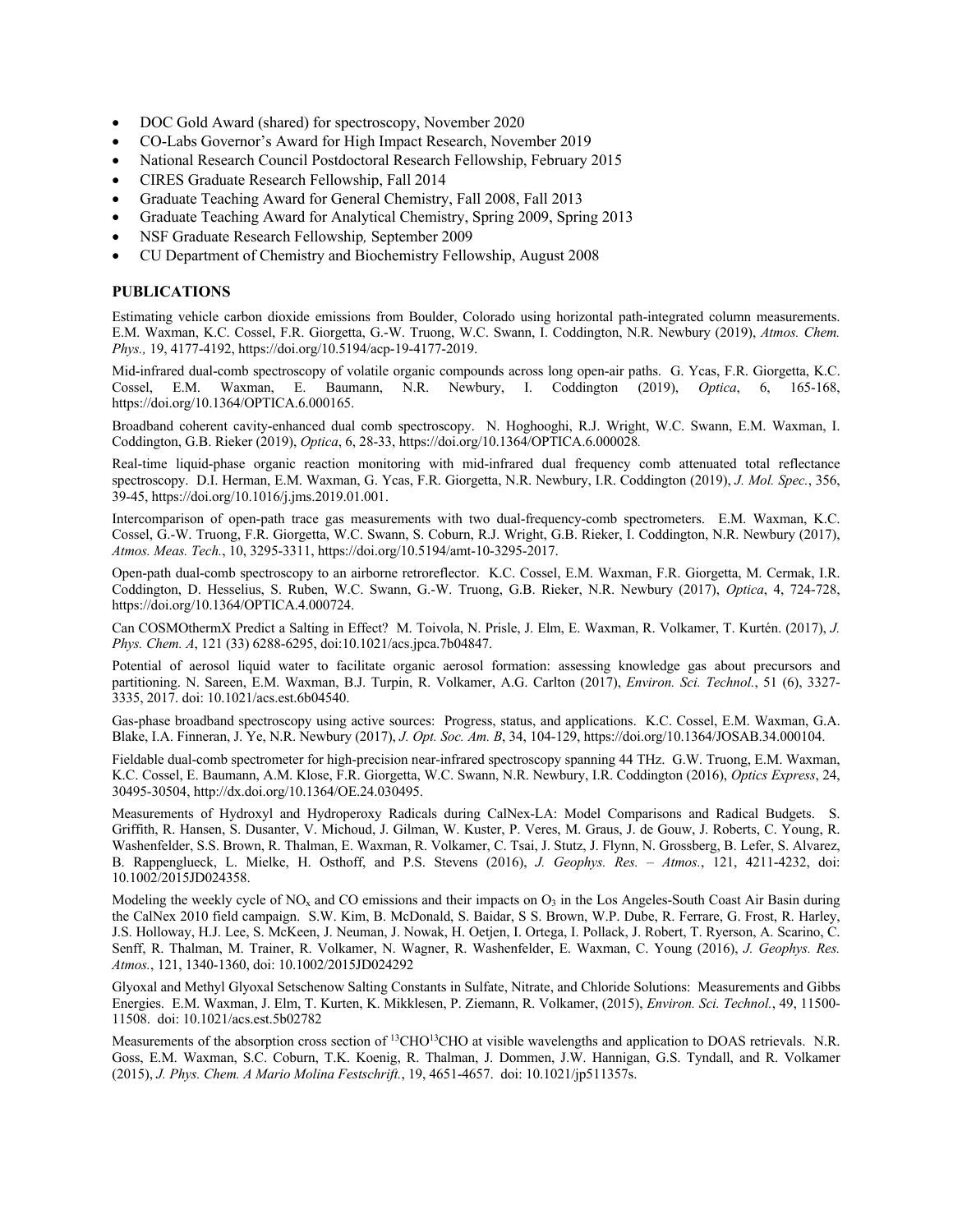A Computational Study of the Effect of Glyoxal-Sulfate Clustering on the Henry's Law Coefficient of Glyoxal. T. Kurten, J. Elm, N.L. Prisle, K.V. Mikkelsen, C.J. Kamp, E.M. Waxman, R. Volkamer (2015), *J. Phys. Chem. A*, 19, 4509-4514. doi: 10.1021/jp510304c.

Instrument inter-comparison of glyoxal, methyl glyoxal, and NO2 under simulated atmospheric conditions. R. Thalman, M. T. Baeza-Romero, S.M. Ball, E. Borras, M.J.S. Daniels, I.C.A. Goodall, S.B. Henry, T. Karl, F.N. Keutsch, S. Kim, J. Mak, P.S. Monks, A. Munoz, J. Orlando, S. Peppe, A.R. Rickard, M. Rodenas, P. Sanchez, R. Seco, L. Su, G. Tyndall, M. Vazquez, T. Vera, E. Waxman, and R. Volkamer (2014), *Atmos. Meas. Tech.*, 8, 1835-1862. doi: 10.5194/amt-8-1835-2015.

Simulation of semi-explicit mechanisms of SOA formation from glyoxal in a 3D model. C. Knote, A. Hodzic, J.L. Jimenez, R. Volkamer, J.J. Orlando, S. Baidar, J. Brioude, J. Fast, D.R. Gentner, A.H. Goldstein, P.L. Hayes, W.B. Knighton, H. Oetjen, A. Setyan, H. Stark, R. Thalman, G. Tyndall, R. Washenfelder, E. Waxman, and Q. Zhang (2014), *Atmos. Chem. Phys.*, 14, 6213- 6239. doi:10.5194/acp-14-6213-2014

Aerosol Composition and Sources in Los Angeles During the 2010 CalNex Campaign. P.L. Hayes, A.M. Ortega, M.J. Cubison, K.D. Froyd, Y. Zhao, S.S. Cliff, W.W Hu, D.W. Toohey, J.H. Flynn, B.L. Lefer, N. Grossberg, S. Alvarez, B. Rappengluck, J.W. Taylor, J.D. Allan, J.S. Holloway, J.B. Gilman, W.C. Custer, J.A. de Gouw, P. Massoli, X. Zhang, J. Liu, R.J. Weber, A.L. Corrigan, L.M. Russell, G. Issacman, D.R. Worton, N.M. Kreisberg, A.H. Goldstein, R. Thalman, E.M. Waxman, R. Volkamer, Y.H. Lin, J.D. Surratt, T.E. Kleindienst, J.H. Offenberg, S. Dusanter, S. Griffith, P.S. Stevens, J. Brioude, W.M. Angevine, J.L. Jimenez (2013), *J. Geophys. Res.-Atmos.,* 118(16), 9233-9257. doi: 10.1002/jgrd.50530.

Henry's Law constants of glyoxal in model aerosols containing sulfate. C.J. Kampf, E.M. Waxman, J.G. Slowik, J. Dommen, L. Pfaffenberger, A.P. Praplan, A.S.H. Prevot, U. Baltensperger, T. Hoffmann, and R. Volkamer (2013), *Environ. Sci. Technol.*, 47(9), 4236-4244. doi: 10.1021/es400083d

Secondary Organic Aerosol Formation from S/IVOC and glyoxal: Relevance of O/C as a tracer for aqueous multiphase chemistry. E.M. Waxman, K. Dzepina, B. Ervens, J. Lee-Taylor, B. Aumont, J.L. Jimenez, S. Madronich, R. Volkamer (2013), *Geophys. Res. Lett*, 40(5), 978-982 doi: 10.1002/GRL.50203.

Imaging and Thermal Studies of Wheat Gluten/Poly(vinyl alcohol) and Wheat Gluten/Thiolated Poly(vinyl alcohol) Blends. J. Dong, R. Dicharry, E. Waxman, R.S. Parnas, A.D. Asandei (2008) *Biomacromolecules*, 9(2), 568-573.

Wheat Gluten-Thiolated Poly(vinyl alcohol) Blends with Improved Mechanical Properties. R.M. Dicharry, P. Ye, G. Saha, E. Waxman, A.D. Asandei, R.S. Parnas (2006), *Biomacromolecules,* 7(10), 2837-2844.

#### **PRESENTATIONS (invited talks in bold)**

Measurement of Trace Gases from an Unconventional Oil and Gas Development Site Using Mid-Infrared Dual Comb Spectroscopy, E. Waxman, K. Cossel, F. Giorgetta, E. Baumann, G. Ycas, D. Herman, J. Friedlein, D. Bon, I. Coddington, and N. Newbury, AGU Fall Meeting, Virtual, December 2020

Measurement of Trace Gases from an Unconventional Oil and Gas Development Site Using Mid-Infrared Dual Comb Spectroscopy, E. Waxman, K. Cossel, F. Giorgetta, E. Baumann, G. Ycas, D. Herman, J. Friedlein, D. Bon, I. Coddington, and N. Newbury, OSA Optical Sensors and Sensing Congress, Virtual, June 2020

**Dual Comb Spectroscopy for Emissions Measurements, E. Waxman, K. Cossel, GF. Giorgetta, W. Swann, G.-W. Truong, M. Cermack, D. Hesselius, I. Coddington, N. Newbury, Physics Department, University of Vienna, Vienna, Austria, March 2020**

**Trace gas sensing in the near and mid-infrared using dual comb spectroscopy, E. Waxman, K. Cossel, M. Cermack, I. Coddington, J. Friedlein, D. Herman, W. Swann, G.-W. Truong, G. Ycas, N. Newbury, Precision and Quantum Sensing Workshop, Adelaide, Australia, Nov. 2019**

**Dual Comb Spectroscopy for Emissions Measurements, E. Waxman, K. Cossel, GF. Giorgetta, W. Swann, G.-W. Truong, M. Cermack, D. Hesselius, I. Coddington, N. Newbury, American Physical Society March Meeting, Boston, MA, Mar. 2019**

Emissions Quantification Using Dual Frequency Comb Spectroscopy, E. Waxman, K. Cossel, G.W. Truong, F. Giorgetta, W. Swann, D. Hesselius, M. Cermak, I. Coddington, N. Newbury, American Geophysical Union Fall Meeting, Washington, D.C., December 2018 (Poster)

#### Estimating CO<sub>2</sub> emissions from Boulder using horizontal path-integrated dual frequency comb spectroscopy, E. **Waxman, Applied Physics Division Seminar, NIST, Boulder, CO, May 2018**

City-Scale Traffic Emissions from Long-Path Measurements, E. Waxman, K. Cossel, G.W. Truong, F. Giorgetta, W. Swann, I. Coddington, N. Newbury, American Meteorological Society Annual Meeting, Austin, TX, Jan. 2018 (Talk)

Open Path Greenhouse Gas Measurements Over a Medium-Sized City, E. Waxman, K. Cossel, G.-W. Truong, F. Giorgetta, W. Swann, I. Coddington, N. Newbury, American Geophysical Union Fall Meeting, New Orleans, LA, Dec. 2017 (poster)

Dual Frequency Comb Spectroscopy for Trace Gas Monitoring Over Open-Air Paths, E. Waxman, K. Cossel, G.-W. Truong, F. Giorgetta, B. Swann, I. Coddington, N. Newbury, Congress on Energy and the Environment, Boulder, CO, Nov. 2017 (Talk)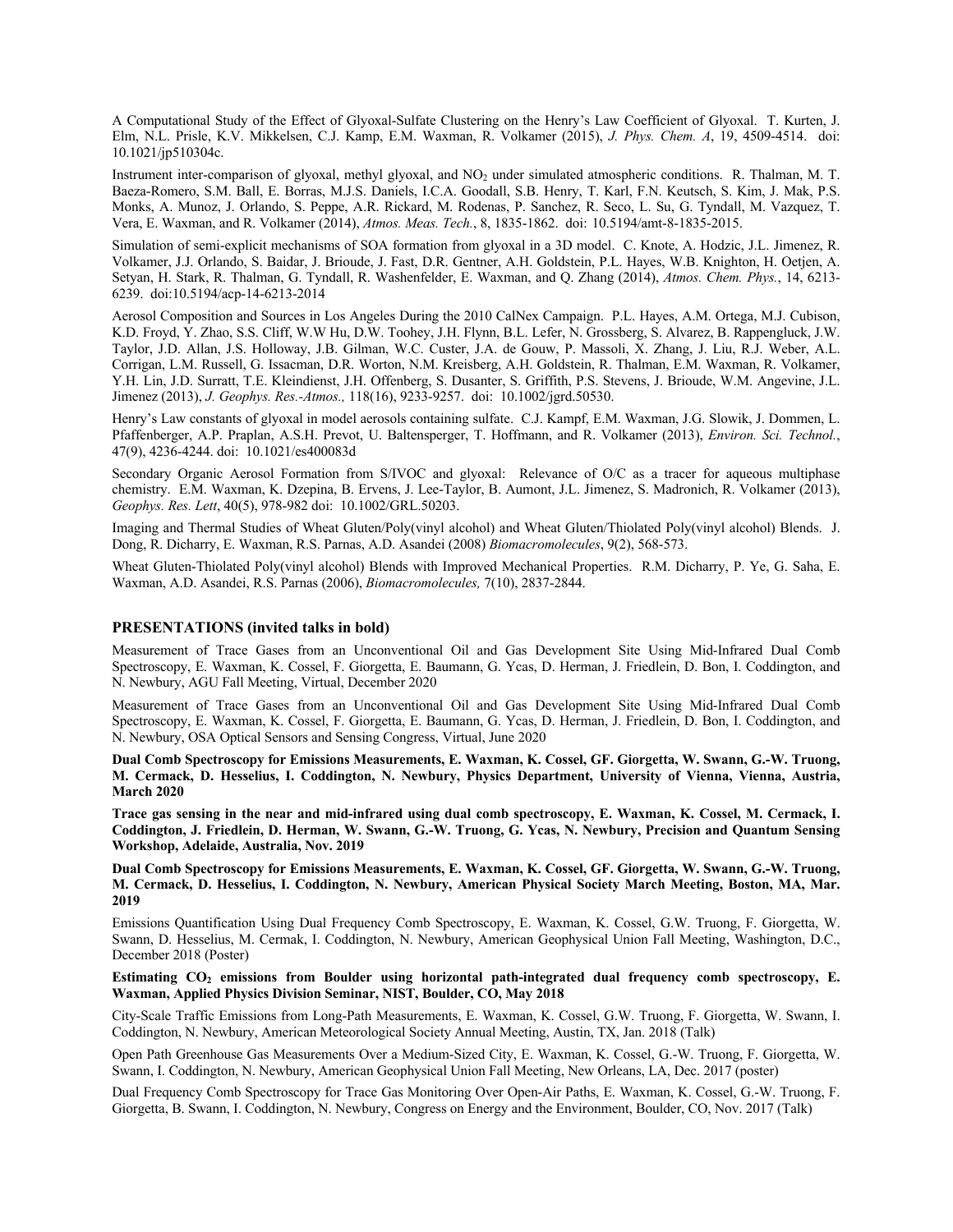#### **Open-Path Dual Comb Spectroscopy for Atmospheric Measurements, N. Newbury, K. Cossel, E. Waxman, G. Ycas, F. Giorgetta, S. Coburn, I. Coddington, D. Herman, G. Rieker, R. Wright, SCIX Conference, Reno, NV, Oct. 2017**

Dual Frequency Comb Measurements of Greenhouse Gases Over Boulder, E. Waxman, K. Cossel, G.-W. Truong, F. Giorgetta, W. Swann, S. Coburn, R. Wright, G. Rieker, I. Coddington, N. Newbury, Global Monitoring Annual Conference, Boulder, CO, May 2017 (Talk)

Open Path Greenhouse Gas Measurements over a Medium-Sized City, E. Waxman, K. Cossel, C. Alden, G.W. Truong, F. Giorgetta, W. Swann, I. Coddington, N. Newbury, American Geophysical Union Fall Meeting, San Francisco, CA, Dec. 2016. (Poster)

Long-path atmospheric measurements using dual frequency comb measurements, E. Waxman, K. Cossel, G.W. Truong, F. Giorgetta, W. Swann, I. Coddington, N. Newbury, European Geosciences Union General Assembly 2016, Vienna, Austria, April 2016. (Poster)

Laboratory-based Dual Frequency Comb Spectrometer for Atmospheric Chemistry Measurements, E. Waxman, G.W. Truong, K. Cossel, I. Coddington, N. Newbury, American Geophysical Union Fall Meeting, San Francisco, CA, Dec. 2015. (Poster)

Effect of Ammonia on Glyoxal SOA in Inorganic Aqueous Seed Particles, E. Waxman, A. Laskin, J. Slowik, A. Maxut, S. Wang, J. Zhen Yu, T. Koenig, J. Laskin, A. Prevot, U. Baltensperger, B. Noziere, J. Dommen, R. Volkamer, American Geophysical Union Fall Meeting, San Francisco, California, Dec. 2014. (Talk)

Salting Constants of Small Organic Molecules in Aerosol-Relevant Salts and Application to Aerosol Formation in the Southeastern United States, E. Waxman, T. Kurtén, J. Elm, N. Prisle, K. Mikkelsen, N. Sareen, P. Ziemann, A. Carlton, R. Volkamer, American Geophysical Union Fall Meeting, San Francisco, CA, Dec. 2014. (Poster)

Effect of Ammonia on Glyoxal SOA in Inorganic Aqueous Seed Particles, E. Waxman, A. Laskin, J. Slowik, A. Maxut, S. Wang, J. Zhen Yu, T. Koenig, J. Laskin, A. Prevot, U. Baltensperger, B. Noziere, J. Dommen, R. Volkamer, American Association for Aerosol Research, Orlando, FL, Oct. 2014. (Talk)

Secondary Organic Aerosol Formation from Glyoxal: Salting Behavior and Kinetics of SOA Formation and its Dependence on Aerosol Seed Composition, E. Waxman, J. Slowik, C. Kampf, S. Wang, J. Timkovsky, T. Koenig, T. Hoffmann, B. Noziere, R. Holzinger, A. Prevot, J. Dommen, J. Yu, R. Volkamer, American Association for Aerosol Research, Portland, OR, Oct. 2013. (Poster)

Application of <sup>12</sup>C and <sup>13</sup>C glyoxal to laboratory experiments, E. Waxman, N. Goss, T. Koenig, R. Thalman, R. Volkamer, 6<sup>th</sup> International DOAS Workshop, Boulder, CO, Aug. 2014. (Talk)

Aqueous aerosol-phase chemistry resulting in the formation of secondary organic aerosol: Testing laboratory evidence with field data, E. Waxman, K. Dzpeina, B. Ervens, J. Lee-Taylor, B. Aumont, J.-L. Jimenez, S. Madronich, R. Volkamer, American Association for Aerosol Research, Minneapolis, MN, Oct. 2012. (Talk)

Secondary Organic Aerosol Formation from Glyoxal: reversible versus irreversible SOA formation, E. M. Waxman, J. Slowik, C. Kampf, J. Timkovsky, B. Nozière, A. P. Praplan, L. Pfaffenberger, R. Holzinger, T. Hoffmann, J. Dommen, A. Prévôt, U. Baltensperger, R. Volkamer, American Geophysical Union Fall Meeting, San Francisco, CA, Dec. 2011. (Talk)

Aqueous aerosol-phase chemistry resulting in the formation of secondary organic aerosol: Testing laboratory evidence with field data, E. Waxman, B. Ervens, K. Dzepina, R. Volkamer, American Chemical Society Fall 2011 National Meeting, Denver, CO Aug. 2011. (Talk)

DOAS measurement applications to modeling: A case study of SOA formation in Mexico City, E. Waxman, B. Ervens, R. Volkamer, Fifth International DOAS Workshop, Mainz, July 2011. (Poster)

Secondary Organic Aerosol Formation from Glyoxal: Linking laboratory, field and model studies, E. Waxman, B. Ervens, R. Volkamer, American Geophysical Union Fall Meeting, San Francisco, CA Dec. 2010. (Poster)

Secondary Organic Aerosol Formation from Glyoxal: Linking laboratory, field and model studies, E. Waxman, B. Ervens, R. Volkamer, Atmospheric Chemical Mechanisms, Davis, CA Dec. 2010. (Poster)

## **TEACHING EXPERIENCE**

- **CHEM 4181, Instrumental Analysis Laboratory with Environmental Emphasis**, University of Colorado Boulder, Spring 2014, Instructor of Record, 21 students in class
- Developed entirely new lecture material for data analysis and scientific writing with a focus on active learning, small group work, and critical thinking.
- Assisted in the development of a new experiment using ATR-FTIR.
- **CHEN 1211/ CHEM 1221, General Chemistry for Engineers and Engineering General Chemistry Lab**, University of Colorado at Boulder, Fall 2013, Lead TA
- Developed recitation material including weekly examples of how chemistry topics are used in the real world in a variety of applications including environmental, biological and medical, and transportation examples.
- Developed non-traditional interactive recitation materials including science bingo and exam review jeopardy.